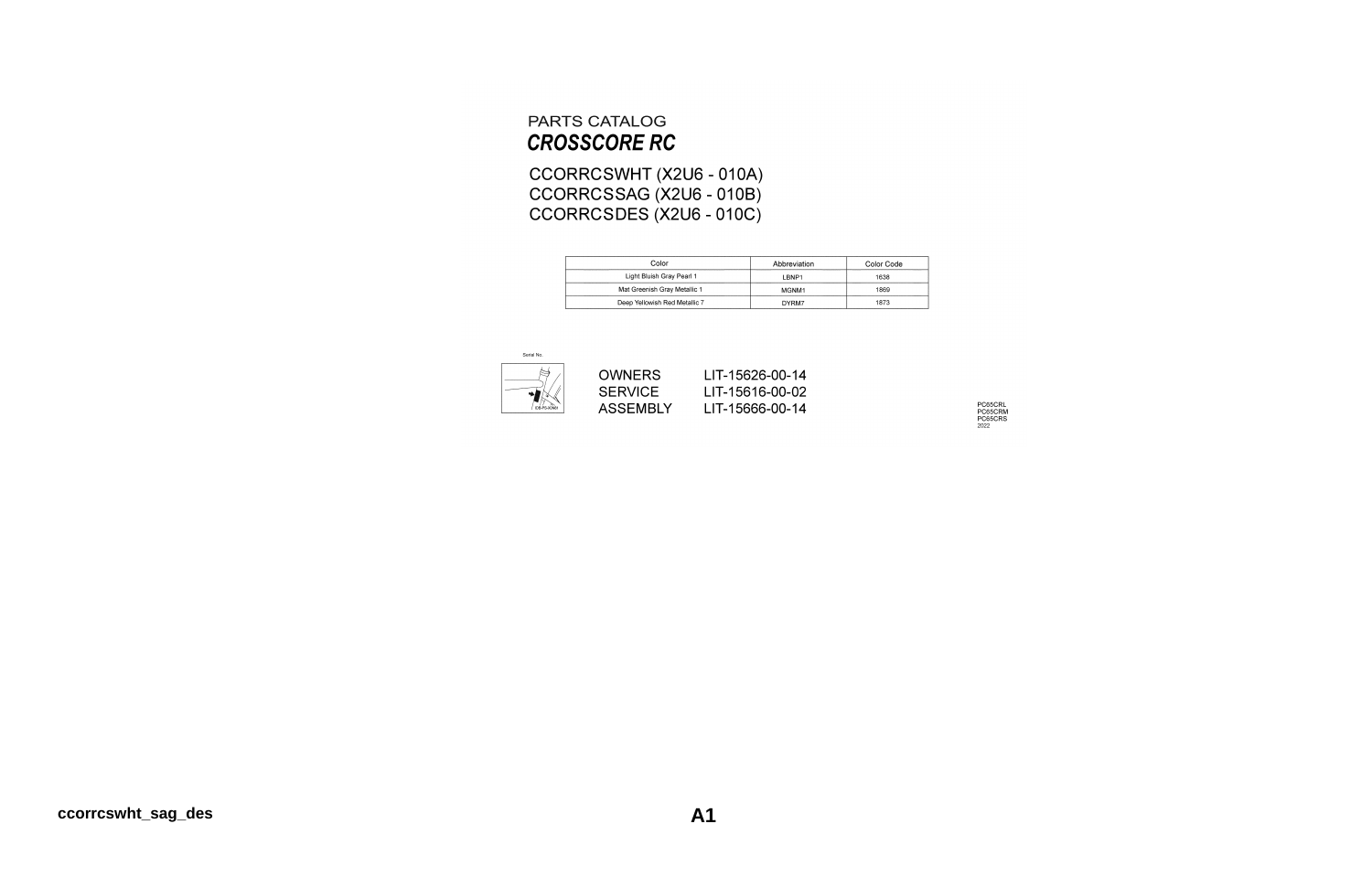

### **POWER UNIT**

| Ref<br>No.     | <b>Part Number</b> | <b>Description</b>          | Qty             | <b>Remarks</b>                      |
|----------------|--------------------|-----------------------------|-----------------|-------------------------------------|
| $\mathbf 1$    | X2U-17061-40-00    | <b>DRIVE UNIT ASSY</b>      | $\mathbf{1}$    |                                     |
| $\mathbf{2}$   | X1R-81890-21-00    | . MOTOR ASSY                | 1               |                                     |
| $\mathbf{3}$   | X0P-87153-01-00    | COVER, STATOR               | 1               |                                     |
| 4              | 92014-05016-00     | BOLT, BUTTON HEAD           | $\mathbf{3}$    |                                     |
| 5              | X1R-17510-00-00    | . .HOUSING COMP.            | $\mathbf{1}$    |                                     |
| 6              | X0P-15490-10-00    | . . COVER ASSY              | 1               | <b>FOR ST</b>                       |
| $\overline{7}$ | X2S-17421-00-00    | . . AXLE, DRIVE             | $\mathbf{1}$    |                                     |
| 8              | X0S-17062-03-00    | . . TORQUE SENSOR ASSY      | 1               |                                     |
| 9              | X1R-16180-00-00    | . . ONE WAY BOSS COMP.      | 1               |                                     |
| 10             | X94-16570-03-00    | . . CLUTCH BOSS ASSY        | 1               |                                     |
| 11             | 93106-17001-00     | OIL SEAL                    | 1               |                                     |
| 12             | X1R-17558-10-00    | . . PLATE, BEARING          | 1               |                                     |
| 13             | 91312-04010-00     | . BOLT, HEXAGON SOCKET HEAD | $\mathbf{2}$    |                                     |
| 14             | X1R-17840-00-00    | . . DRIVEN GEAR ASSY        | 1               |                                     |
| 15             | 90105-05029-00     | . . BOLT, FLANGE            | $5\phantom{.0}$ |                                     |
| 16             | X1R-86171-00-00    | . . WIRE, LEAD 1            | 1               |                                     |
| 17             | X2U-86172-00-00    | . . WIRE, LEAD 2            | 1               |                                     |
| 18             | X0P-86173-00-00    | . . WIRE, LEAD 3            | $\mathbf 1$     |                                     |
| 19             | X0P-86174-00-00    | . . WIRE, LEAD 4            | $\mathbf{1}$    |                                     |
| 20             | X0P-86175-00-00    | . . WIRE, LEAD 5            | 1               |                                     |
|                |                    |                             |                 | <b>CONTINUED ON NEXT FRAME &gt;</b> |

X2U1110-X010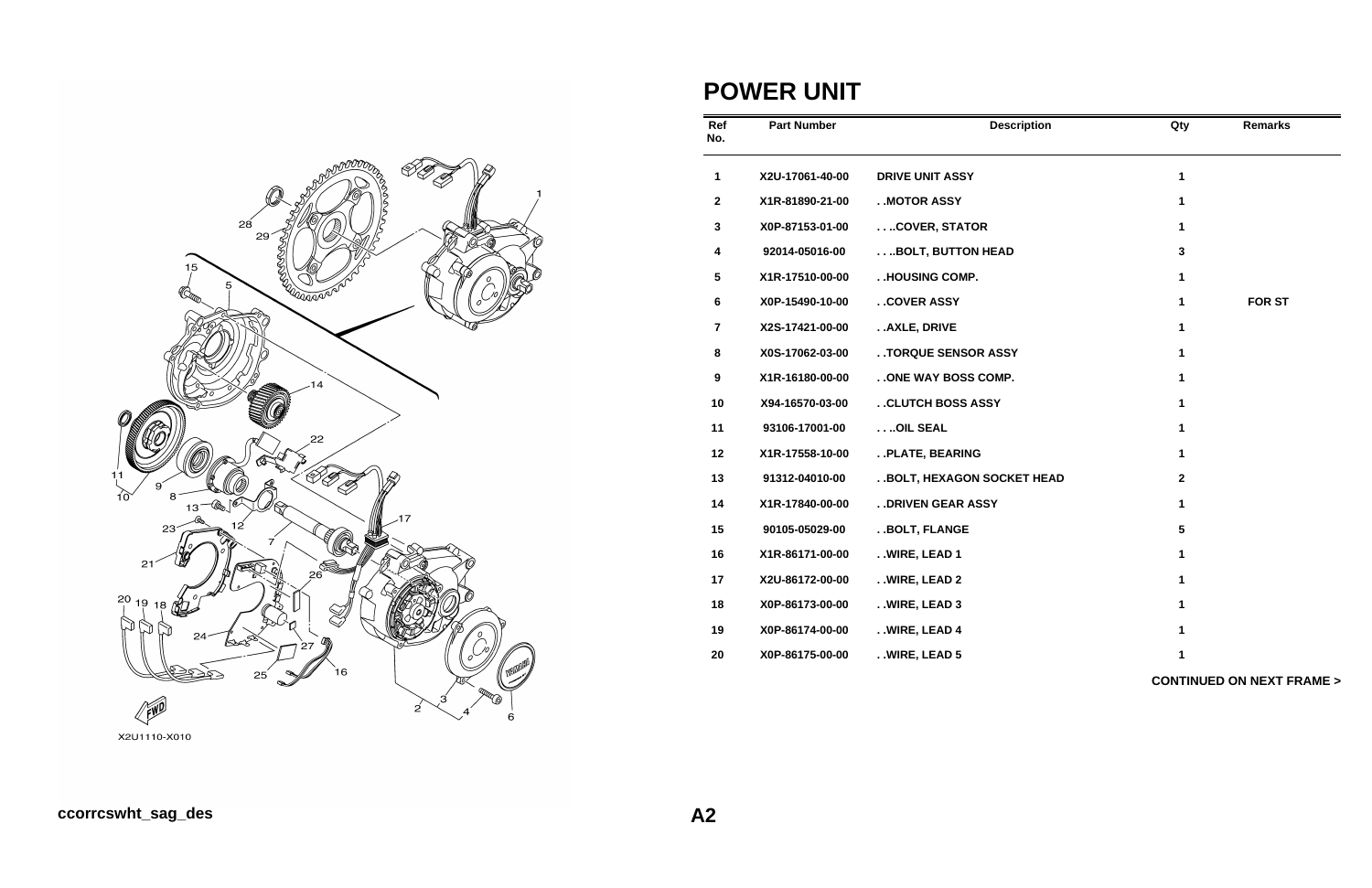

## **POWER UNIT**

| Ref<br>No. | <b>Part Number</b> | <b>Description</b>     | Qty | <b>Remarks</b> |
|------------|--------------------|------------------------|-----|----------------|
| 21         | X1R-17524-00-00    | HOLDER                 | 1   |                |
| 22         | X0P-17822-01-00    | HOLDER, SENSOR         | 1   |                |
| 23         | 90164-03009-00     | SCREW, TAPPING         | 4   |                |
| 24         | X2U-86212-40-00    | . . CONTROLLER ASSY    | 1   |                |
| 25         | X0P-8A8B0-10-00    | SHEET                  | 1   |                |
| 26         | X0P-8A8B1-10-00    | $.$ SHEET 1            | 1   |                |
| 27         | X0P-8A8B2-10-00    | . . SHEET 2            | 1   |                |
| 28         | X94-17463-30-00    | <b>NUT, LOCK</b>       | 1   | <b>BLACK</b>   |
| 29         | X2U-E7452-00-00    | <b>SPROCKET, DRIVE</b> |     |                |

X2U1110-X010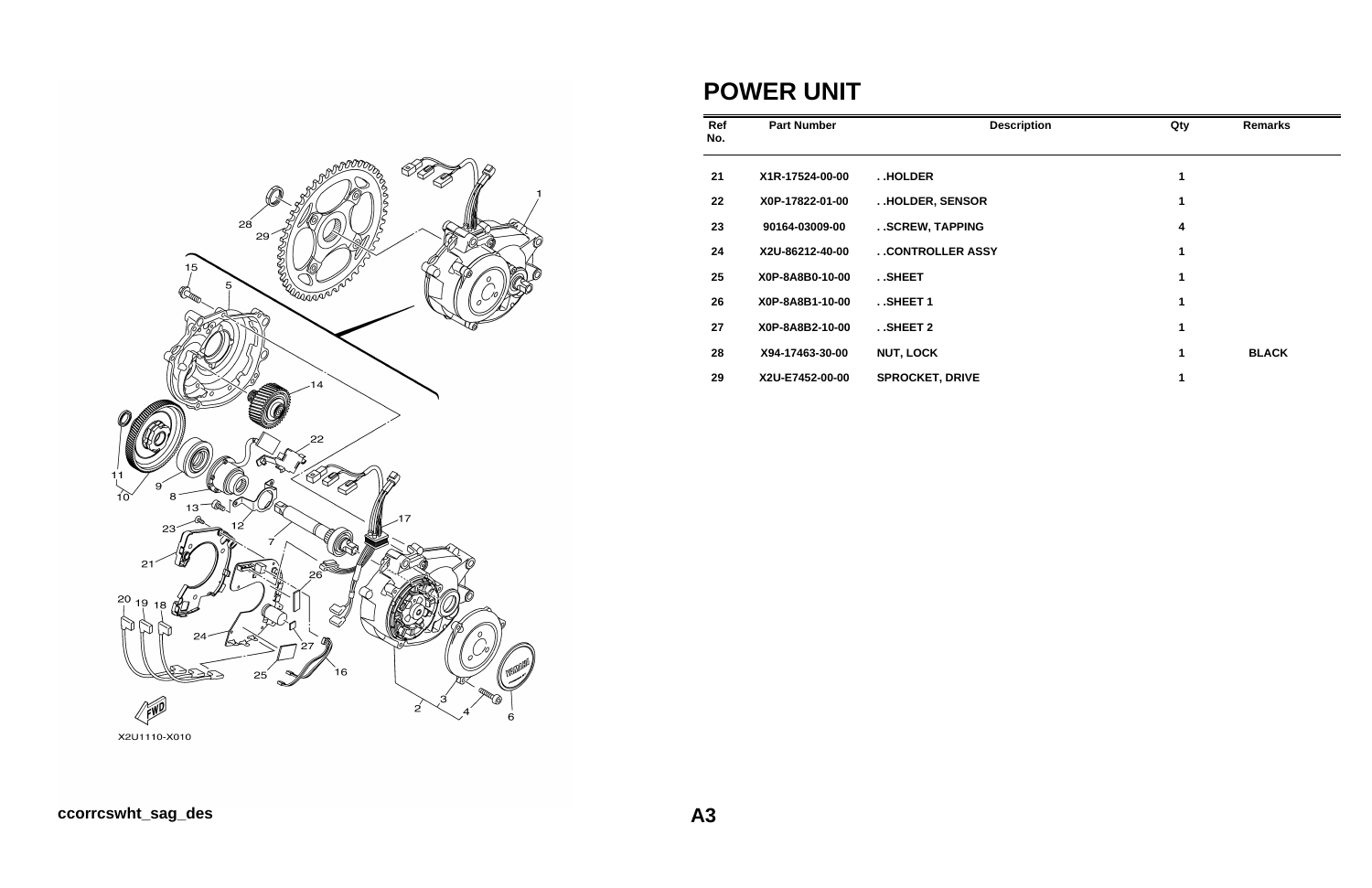

# **FRAME**

| Ref<br>No.              | <b>Part Number</b> | <b>Description</b>             | Qty             | <b>Remarks</b>                      |
|-------------------------|--------------------|--------------------------------|-----------------|-------------------------------------|
| 1                       | X2U-F1110-50-P0    | <b>FRAME COMP.</b>             | 1               | <b>UR FOR LBNP1</b>                 |
| 1                       | X2U-F1110-50-P1    | <b>FRAME COMP.</b>             | $\pmb{0}$       | <b>UR FOR MGNM1</b>                 |
| 1                       | X2U-F1110-50-P2    | <b>FRAME COMP.</b>             | $\mathbf 0$     | <b>UR FOR DYRM7</b>                 |
| $\mathbf{2}$            | X2U-F1427-00-00    | <b>BRACKET, REAR LOWER 1</b>   | $\mathbf{1}$    |                                     |
| $\mathbf{3}$            | X2U-F117G-00-00    | <b>PROTECTOR</b>               | $\mathbf{2}$    |                                     |
| $\overline{\mathbf{4}}$ | X1M-F11C5-00-00    | <b>SCREW1</b>                  | $5\phantom{.0}$ |                                     |
| $5\phantom{.0}$         | X2U-F1757-00-00    | <b>WASHER, SPECIAL 1</b>       | $5\phantom{.0}$ |                                     |
| 6                       | X2U-F535B-20-00    | <b>REAR DERAILLER</b>          | 1               |                                     |
| $\overline{7}$          | X1M-F114D-10-00    | <b>BRACKET DERAILLER, REAR</b> | 1               |                                     |
| 8                       | X1M-F112K-00-00    | <b>BRACKET 5</b>               | 1               |                                     |
| $\boldsymbol{9}$        | X1M-F11C6-00-00    | <b>SCREW 2</b>                 | $\mathbf{2}$    |                                     |
| 10                      | X2U-F2187-00-00    | <b>GUIDE, CHAIN</b>            | 1               |                                     |
| 11                      | X2U-F174U-00-00    | <b>BOLT NUT SET</b>            | $\mathbf{1}$    |                                     |
| 12                      | X2U-F174U-10-00    | <b>BOLT NUT SET</b>            | 1               |                                     |
| 13                      | X2U-F2125-00-00    | <b>BOLT</b>                    | 1               |                                     |
| 14                      | X2U-F3393-00-00    | <b>NUT, SPECIAL</b>            | $\mathbf 1$     |                                     |
| 15                      | X1M-F256L-00-00    | <b>BRACKET</b>                 | 1               |                                     |
| 16                      | X1M-F11C7-00-00    | <b>SCREW 3</b>                 | $\mathbf{1}$    |                                     |
| 17                      | X2U-F16A0-00-00    | <b>LOCK ASSY</b>               | 1               |                                     |
| 18                      | X2U-F637H-00-00    | <b>HOLDER, WIRE 2</b>          | 1               |                                     |
|                         |                    |                                |                 | <b>CONTINUED ON NEXT FRAME &gt;</b> |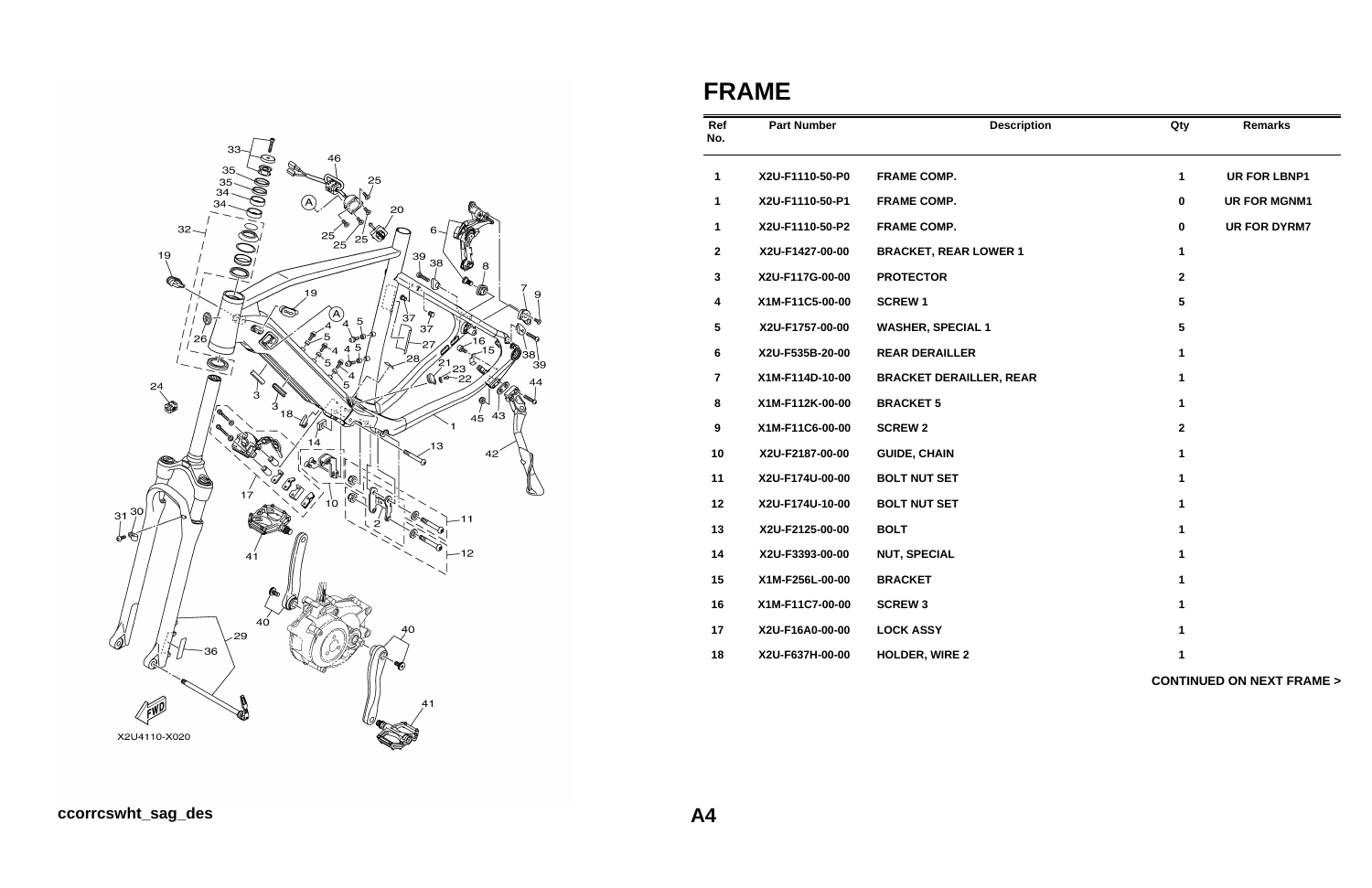

# **FRAME**

| Ref<br>No. | <b>Part Number</b> | <b>Description</b>       | Qty                     | <b>Remarks</b>                      |
|------------|--------------------|--------------------------|-------------------------|-------------------------------------|
| 19         | X2U-F1719-10-00    | <b>GROMMET</b>           | $\overline{\mathbf{2}}$ |                                     |
| 20         | X2U-F844B-00-00    | LID <sub>1</sub>         | 1                       |                                     |
| 21         | X2U-H2578-00-00    | CAP, KEY 2               | 1                       |                                     |
| 22         | X2U-F3111-00-00    | <b>BOLT, CAP</b>         | 1                       |                                     |
| 23         | X2U-F1515-00-00    | <b>WASHER, SPECIAL</b>   | 1                       |                                     |
| 24         | X1V-HA900-00-00    | <b>CORE</b>              | 1                       |                                     |
| 25         | X0U-F4473-00-00    | <b>SCREW</b>             | 4                       |                                     |
| 26         | X1V-F118E-00-00    | <b>EMBLEM1</b>           | 1                       |                                     |
| 27         | X1M-F11A5-10-00    | <b>LABEL INFORMATION</b> | 1                       |                                     |
| 28         | X1M-H4306-00-00    | <b>LABEL, CAUTION</b>    | 1                       |                                     |
| 29         | X2U-F3780-50-00    | <b>FORK COMP. 1</b>      | 1                       |                                     |
| 30         | X0N-F1339-00-00    | <b>GUIDE, WIRE</b>       | 1                       |                                     |
| 31         | X1M-F11D3-00-00    | <b>SCREW 6</b>           | 1                       |                                     |
| 32         | X0N-F341A-10-00    | <b>STEERING SET</b>      | 1                       |                                     |
| 33         | X0N-F287K-10-00    | <b>CAP ASSY</b>          | 1                       |                                     |
| 34         | X0N-F3363-00-00    | <b>COLLAR 1</b>          | $\overline{2}$          |                                     |
| 35         | X0N-F3364-00-00    | <b>COLLAR 2</b>          | $\mathbf{2}$            |                                     |
| 36         | X1M-F389C-00-00    | <b>LABEL, CAUTION</b>    | 1                       |                                     |
| 37         | X1M-F143A-00-00    | <b>CAP</b>               | $\mathbf{2}$            |                                     |
| 38         | X2U-F1399-00-00    | <b>CAP</b>               | 1                       |                                     |
|            |                    |                          |                         | <b>CONTINUED ON NEXT FRAME &gt;</b> |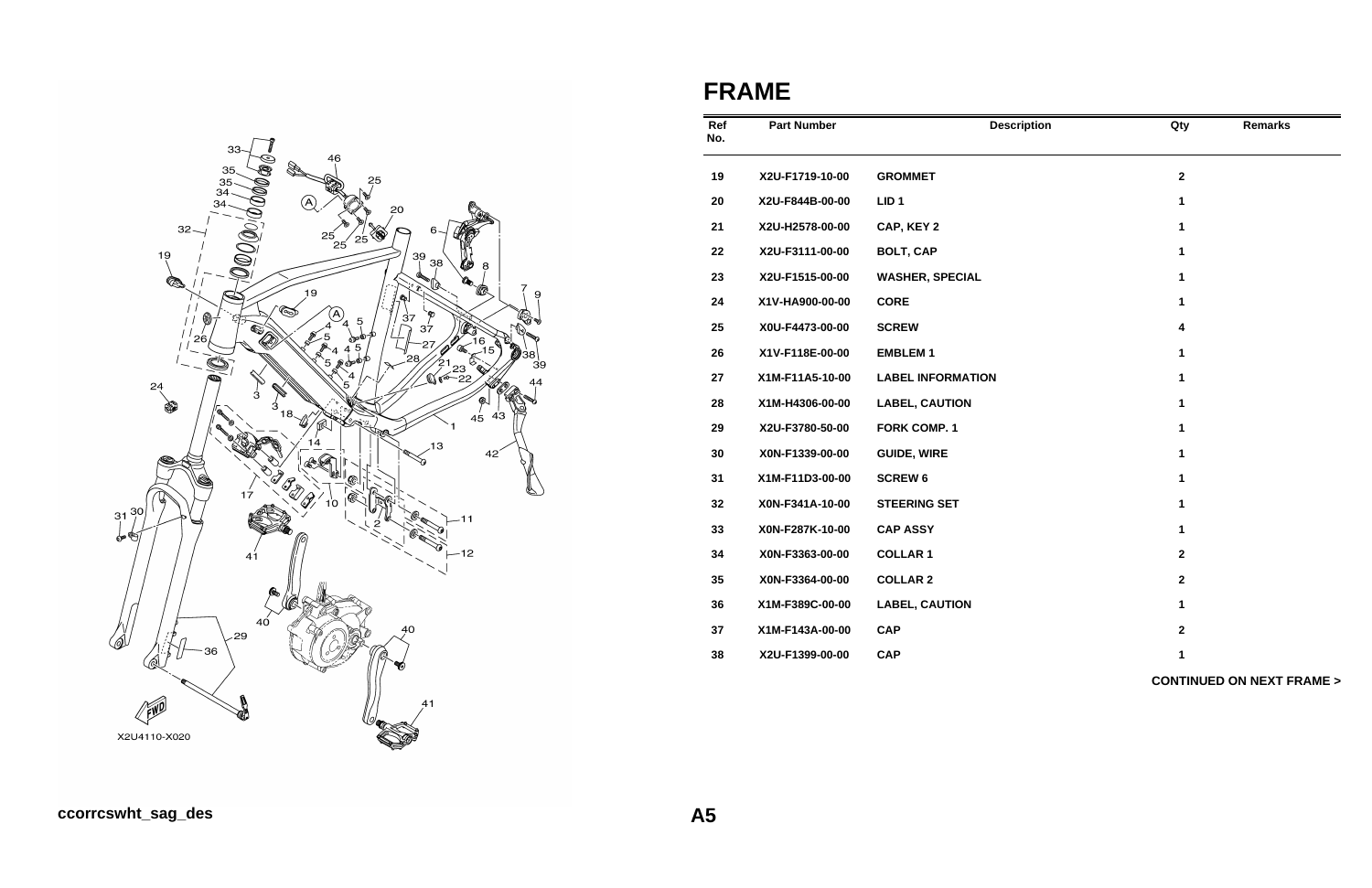

# **FRAME**

| Ref<br>No. | <b>Part Number</b> | <b>Description</b>      | Qty          | <b>Remarks</b> |
|------------|--------------------|-------------------------|--------------|----------------|
| 39         | X1M-F1532-00-00    | <b>BOLT 2</b>           | $\mathbf{2}$ |                |
| 40         | X2U-F781A-11-00    | <b>CRANK SET</b>        | 1            |                |
| 41         | X1M-F785A-00-00    | <b>PEDAL SET</b>        | 1            |                |
| 42         | X1M-F7300-10-00    | <b>SIDE STAND ASSY</b>  | 1            |                |
| 43         | X1M-F7275-00-00    | <b>PLATE</b>            | 1            |                |
| 44         | X1M-F7117-00-00    | <b>BOLT, MAIN STAND</b> | $\mathbf{2}$ |                |
| 45         | X0U-F4159-00-00    | <b>NUT</b>              | $\mathbf{2}$ |                |
| 46         | X1R-87214-20-00    | <b>RECEPTACLE COMP.</b> | 1            |                |

## **ccorrcswht\_sag\_des A6**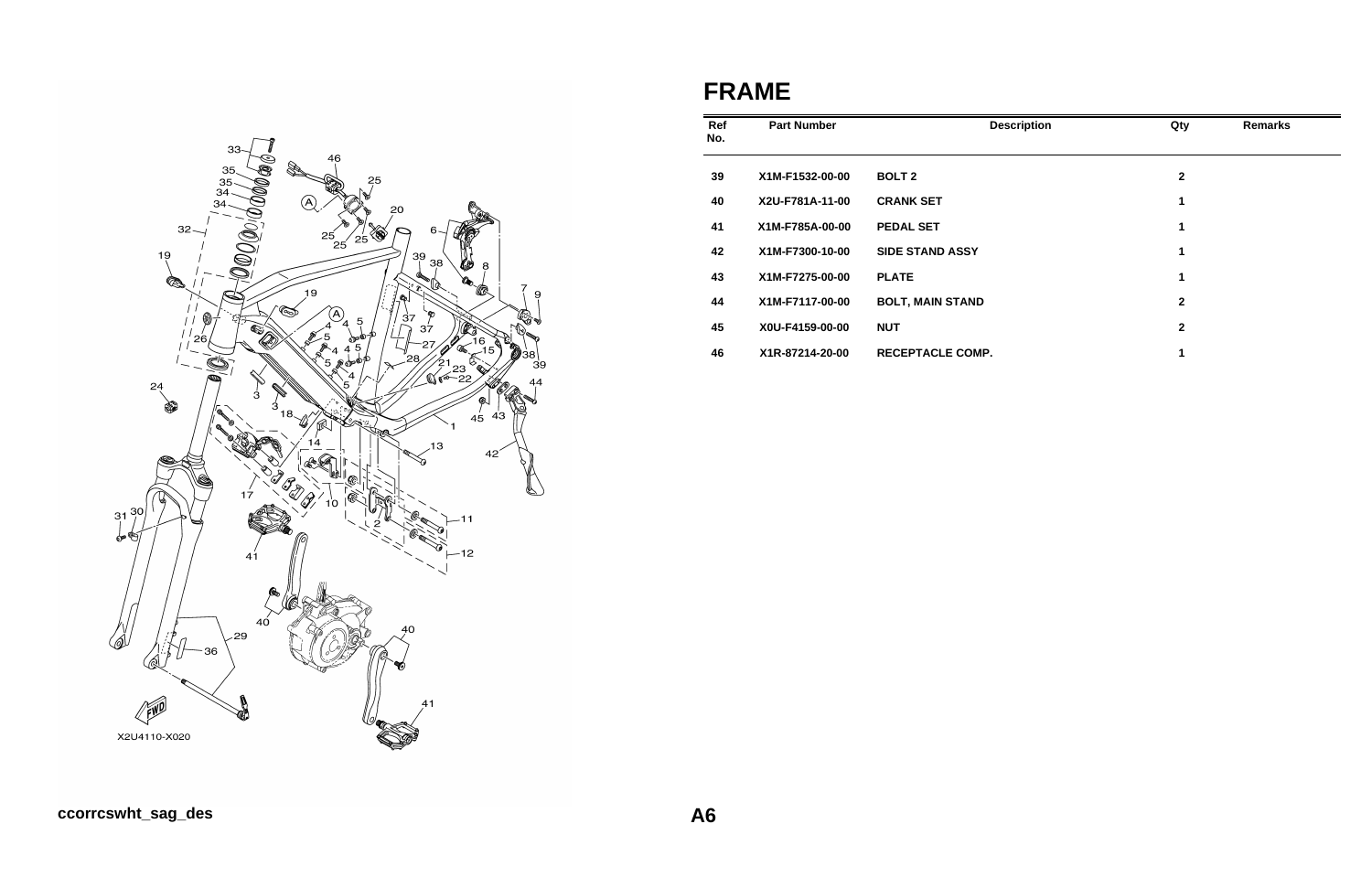

# **SIDE COVER**

| Ref<br>No.              | <b>Part Number</b> | <b>Description</b>          | Qty                     | <b>Remarks</b>                      |
|-------------------------|--------------------|-----------------------------|-------------------------|-------------------------------------|
| 1                       | X2U-F1149-00-00    | <b>BRACKET, BATTERY BOX</b> | 1                       |                                     |
| $\mathbf 2$             | X2U-F198G-00-00    | <b>COVER 2</b>              | $\mathbf{1}$            |                                     |
| 3                       | X2U-F198G-10-00    | <b>COVER 2</b>              | 1                       |                                     |
| $\overline{\mathbf{4}}$ | X2U-F198J-00-00    | <b>COVER 3</b>              | 1                       |                                     |
| 5                       | X1M-F11C5-00-00    | <b>SCREW1</b>               | 4                       |                                     |
| 6                       | X2U-F2802-00-00    | <b>BASE COMP, MOUNT</b>     | 1                       |                                     |
| $\overline{7}$          | X0U-F4473-00-00    | <b>SCREW</b>                | 4                       |                                     |
| 8                       | X2U-F198F-00-00    | <b>COVER 1</b>              | 1                       |                                     |
| 9                       | X2U-F118W-00-00    | <b>STOPPER</b>              | 1                       |                                     |
| 10                      | X2U-F316E-00-00    | <b>SPACER</b>               | $\overline{\mathbf{2}}$ |                                     |
| 11                      | X2U-F1742-00-00    | <b>SPRING</b>               | $\overline{\mathbf{2}}$ |                                     |
| 12                      | X2U-F3358-00-00    | <b>HOLDER STOPPER 1</b>     | 1                       |                                     |
| 13                      | X2U-F178D-00-00    | <b>SPRING, HOOK</b>         | $\overline{\mathbf{2}}$ |                                     |
| 14                      | X2U-F1872-00-00    | <b>STOPPER</b>              | 1                       |                                     |
| 15                      | X2U-F117N-00-00    | <b>COVER 3</b>              | 1                       |                                     |
| 16                      | X2U-F1738-00-00    | <b>BOLT</b>                 | $\overline{\mathbf{2}}$ |                                     |
| 17                      | X2U-F585H-00-00    | <b>SCREW, SET</b>           | $\overline{\mathbf{2}}$ |                                     |
| 18                      | X2U-F4453-00-00    | <b>SCREW</b>                | 4                       |                                     |
| 19                      | X2U-F4453-10-00    | <b>SCREW</b>                | $\mathbf{2}$            |                                     |
| 20                      | X2U-F1696-00-00    | <b>LABEL, CAUTION</b>       | 1                       |                                     |
|                         |                    |                             |                         | <b>CONTINUED ON NEXT FRAME &gt;</b> |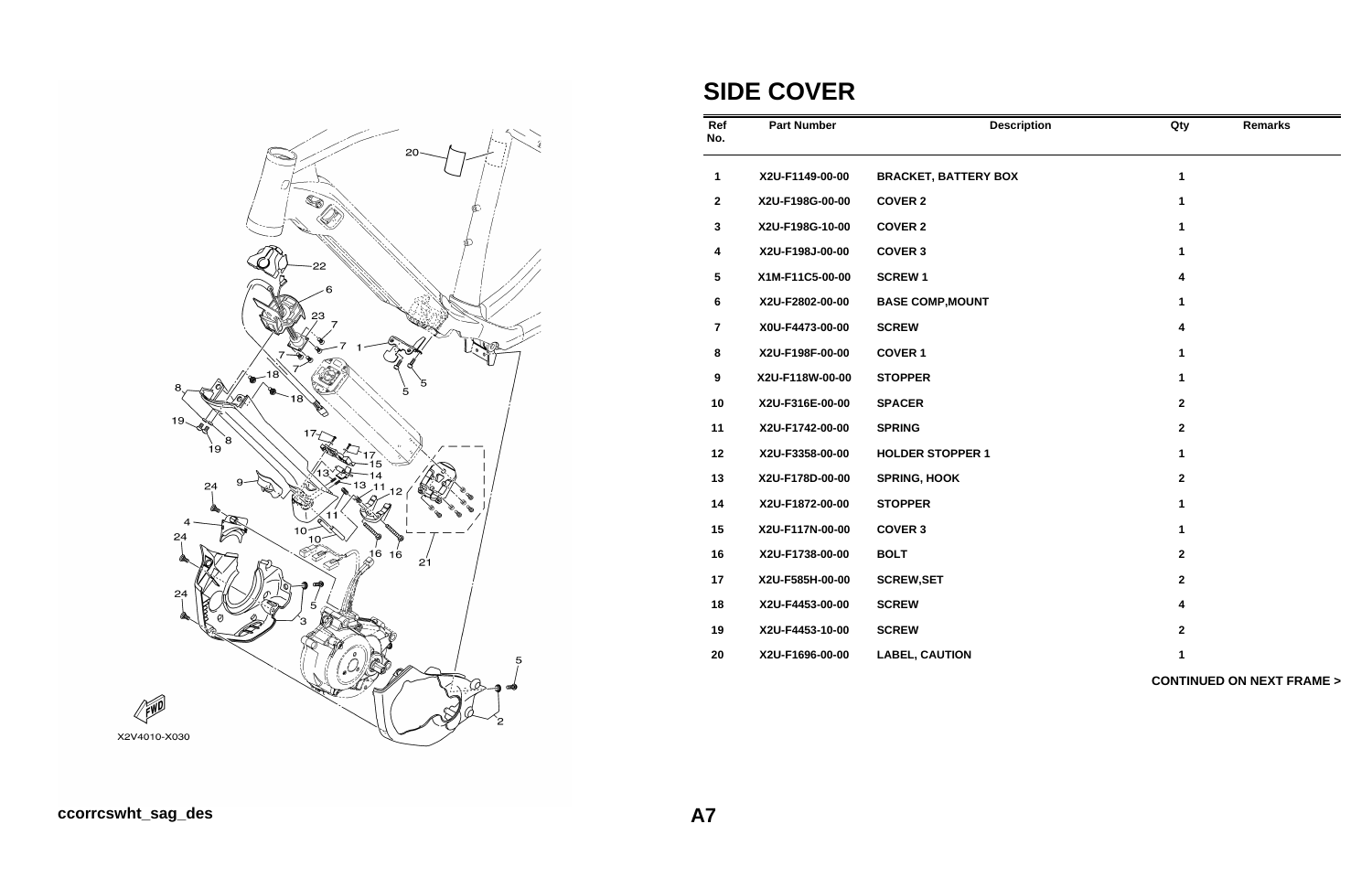

# **SIDE COVER**

| <b>Part Number</b> | <b>Description</b>   | Qty | <b>Remarks</b> |
|--------------------|----------------------|-----|----------------|
| X2U-F3438-00-00    | <b>CAP, END</b>      | 1   |                |
| X2U-F637G-00-00    | <b>HOLDER, WIRE</b>  | 1   |                |
| X1R-87234-50-00    | PLUG, D.C.RECEPTACLE | 1   |                |
| X1M-F1738-00-00    | <b>BOLT</b>          | 3   |                |
|                    |                      |     |                |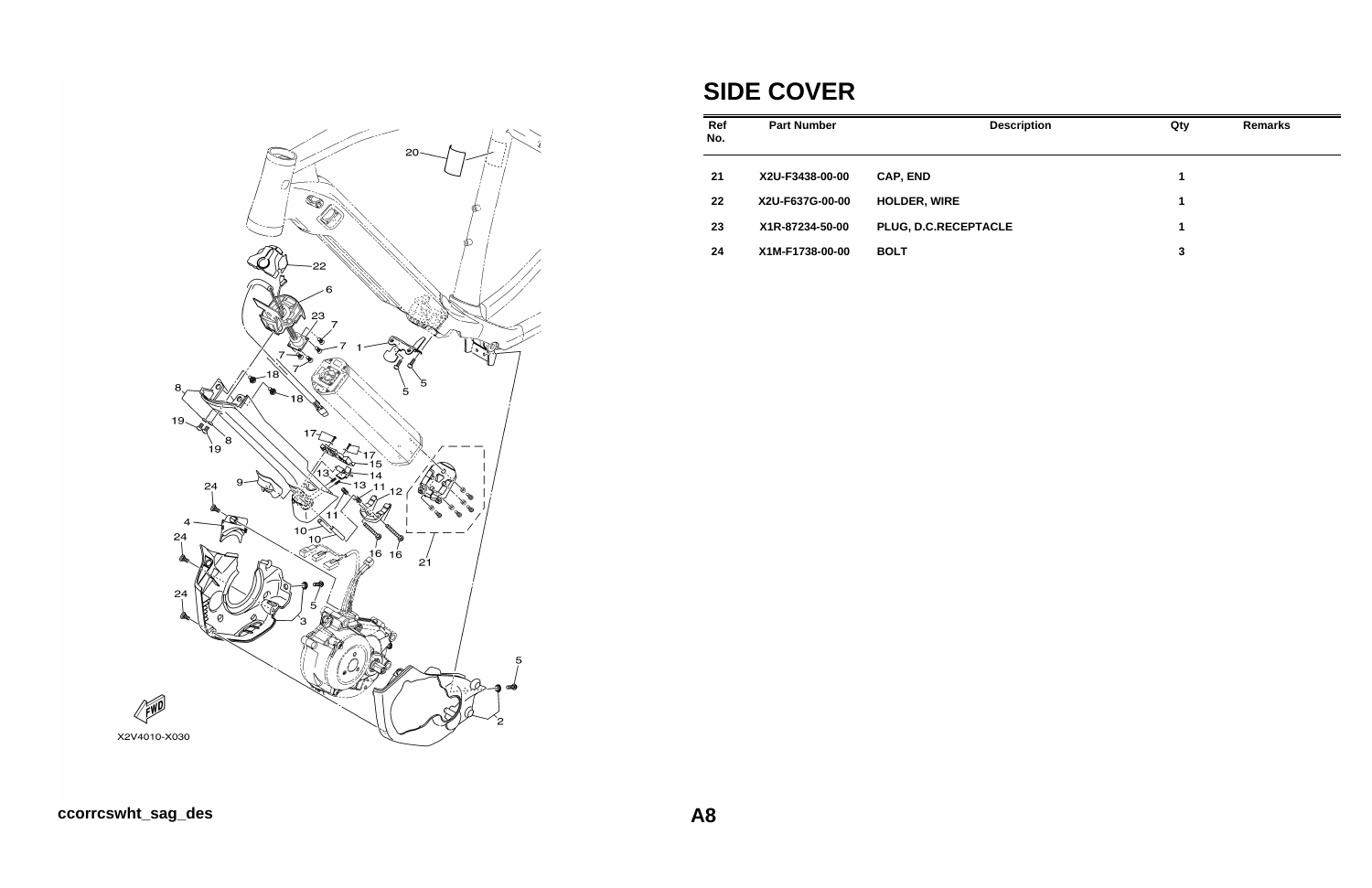# **SEAT & CARRIER**

| Ref<br>No.     | <b>Part Number</b> | <b>Description</b>        | Qty | <b>Remarks</b> |
|----------------|--------------------|---------------------------|-----|----------------|
|                | X0N-F4910-50-00    | <b>SADDLE ASSY</b>        | 1   |                |
| $\overline{2}$ | X0N-F4921-51-00    | PILLAR, SEAT              | 1   |                |
| 3              | X1V-F4717-00-00    | <b>BOLT, SEAT FITTING</b> | 1   |                |

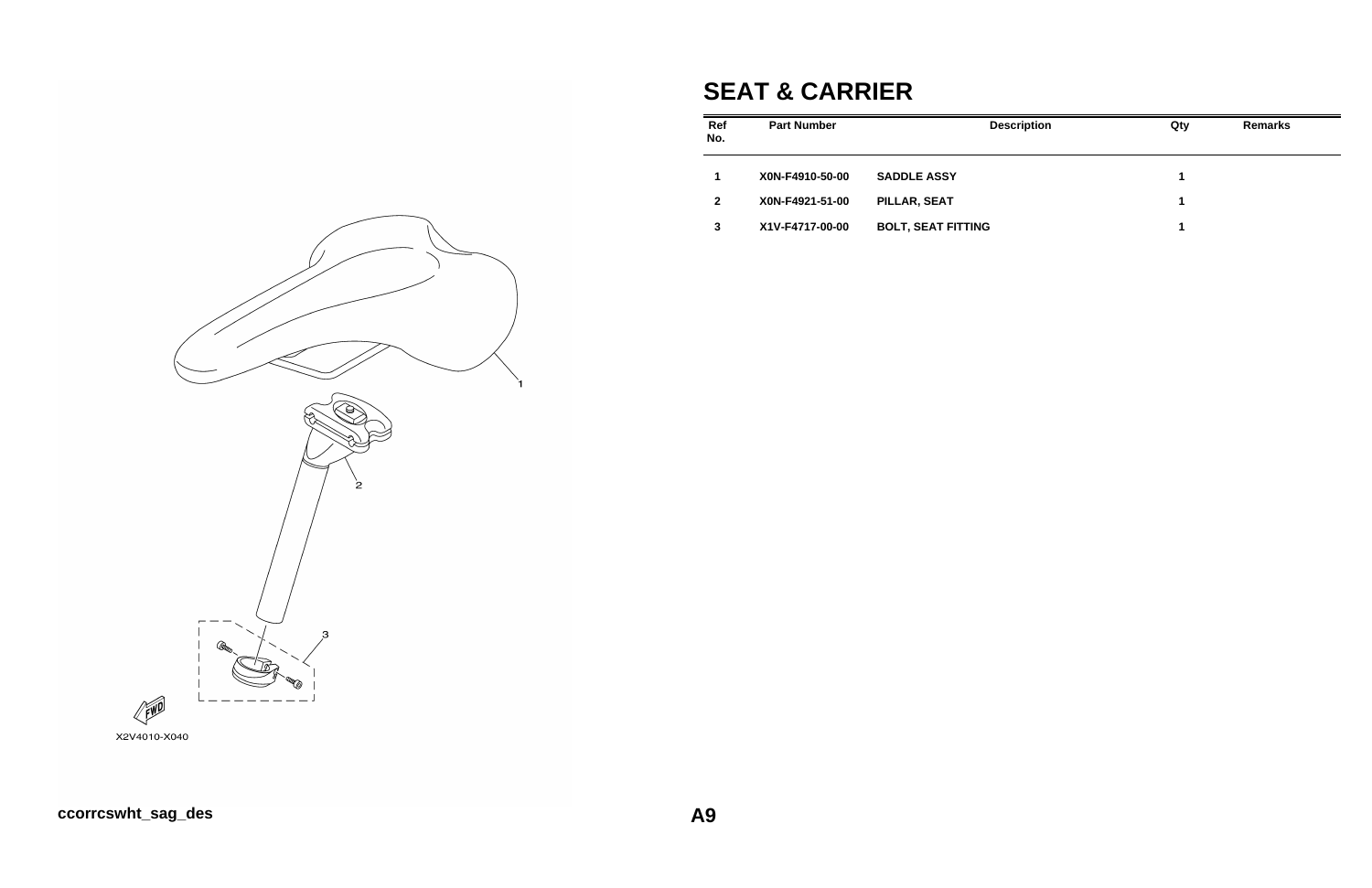

### **FRONT WHEEL**

| Ref<br>No.       | <b>Part Number</b> | <b>Description</b>        | Qty         | <b>Remarks</b> |
|------------------|--------------------|---------------------------|-------------|----------------|
| 1                | X1M-F5110-00-00    | <b>HUB ASSY, FRONT</b>    | 1           |                |
| $\mathbf{2}$     | X2U-F5144-10-00    | <b>RIM</b>                | 1           |                |
| $\mathbf{3}$     | X2U-F510S-10-00    | <b>TIRE</b>               | $\mathbf 1$ | 27.5X2.00      |
| 4                | X2U-F510T-10-00    | <b>TUBE</b>               | 1           | 27.5X1.9/2.125 |
| $5\phantom{.0}$  | X0N-F510U-10-00    | <b>BAND, RIM</b>          | 1           |                |
| 6                | X2U-F5711-20-00    | <b>DISC, BRAKE</b>        | 1           |                |
| $\overline{7}$   | X2U-F510E-00-00    | <b>BRAKE ASSY</b>         | 1           |                |
| 8                | X1M-F5130-80-00    | . . BRAKE SHOE COMP.      | 1           |                |
| $\boldsymbol{9}$ | X1M-F5413-00-00    | <b>NUT, LOCK</b>          |             |                |
| 10               | X2U-F510W-10-00    | <b>SPOKE NIPPLE SET 1</b> |             |                |
| 11               | X2U-F510X-10-00    | <b>SPOKE NIPPLE SET 2</b> |             |                |



The number used per Front Wheel 32 pcs.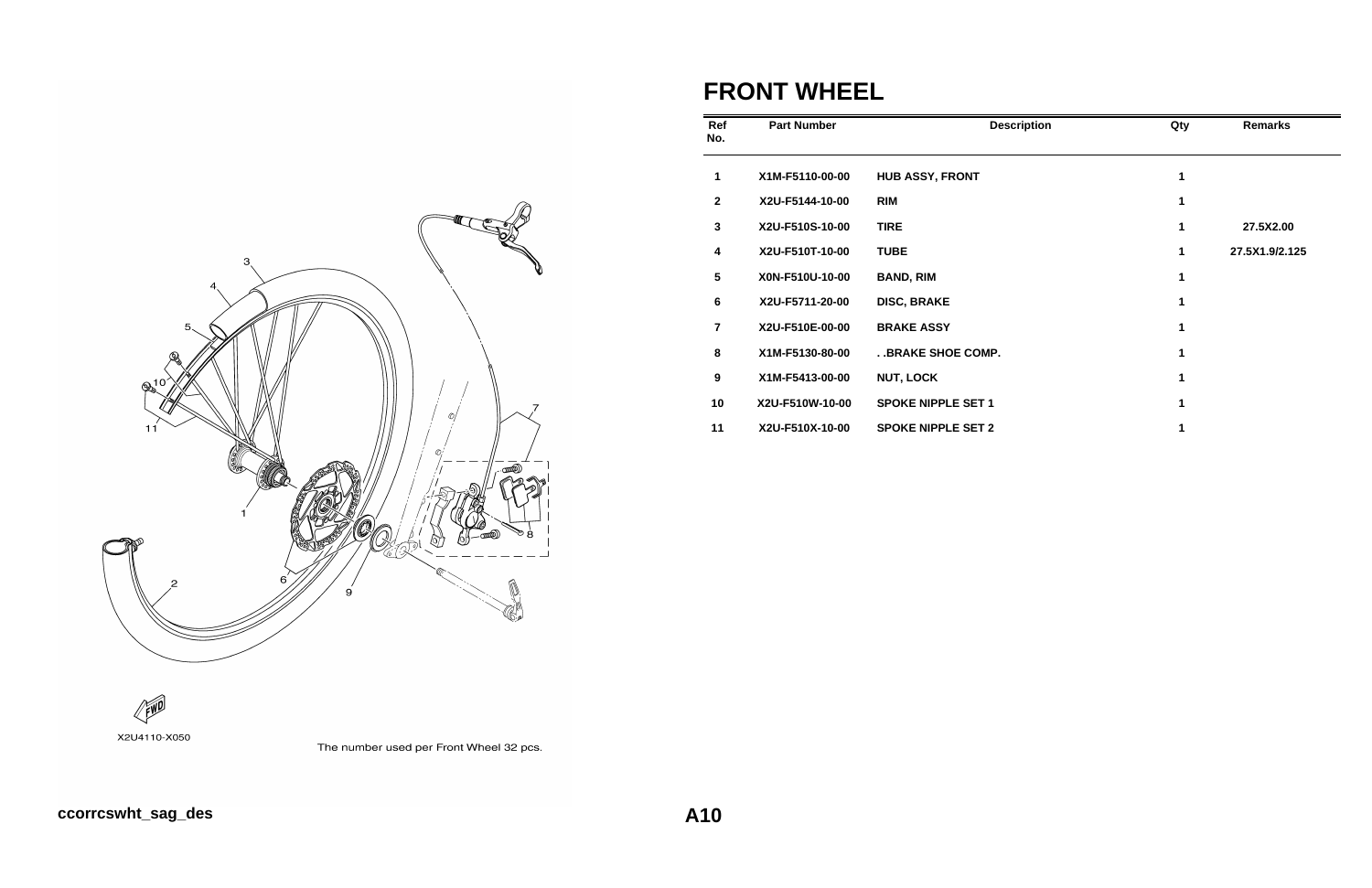

# **REAR WHEEL**

| Ref<br>No.      | <b>Part Number</b> | <b>Description</b>           | Qty          | <b>Remarks</b> |
|-----------------|--------------------|------------------------------|--------------|----------------|
| 1               | X1M-F5310-00-00    | <b>HUB ASSY</b>              | $\mathbf{1}$ |                |
| $\mathbf{2}$    | X2U-F5144-10-00    | <b>RIM</b>                   | 1            |                |
| $\mathbf{3}$    | X2U-F510S-10-00    | <b>TIRE</b>                  | 1            | 27.5X2.00      |
| 4               | X2U-F510T-10-00    | <b>TUBE</b>                  | 1            | 27.5X1.9/2.125 |
| $5\phantom{.0}$ | X0N-F510U-10-00    | <b>BAND, RIM</b>             | 1            |                |
| 6               | X2U-F5410-00-00    | RR. WHEEL SPROCKET COMP.     | $\mathbf{1}$ |                |
| $\overline{7}$  | X1M-F5711-40-00    | <b>DISC, BRAKE</b>           | 1            |                |
| 8               | X2U-F5701-00-00    | <b>REAR BRAKE ASSY</b>       | 1            |                |
| 9               | X1M-F5130-80-00    | . . BRAKE SHOE COMP.         | 1            |                |
| 10              | X1M-F533B-10-00    | THROUGH AXLE BOLT ASSY., RR. | 1            |                |
| 11              | X2U-F53C0-10-00    | <b>CHAIN</b>                 | 1            |                |
| 12              | X1M-F531C-10-00    | PROTECTOR, SPOKE             | 1            |                |
| 13              | X2U-F531W-10-00    | <b>SPOKE NIPPLE SET 1</b>    | $\mathbf{1}$ |                |
| 14              | X2U-F531X-10-00    | <b>SPOKE NIPPLE SET 2</b>    | $\mathbf{1}$ |                |
| 15              | X1M-8352Y-00-00    | <b>MAGNET COMP.</b>          | 1            |                |
| 16              | X1M-81670-00-00    | <b>PICK-UP ASSY</b>          | 1            |                |
| 17              | 91317-03012-00     | <b>BOLT, HEX.SOCKET HEAD</b> | 1            |                |
| 18              | 92907-03200-00     | <b>WASHER</b>                | 1            |                |
| 19              | X0N-83522-00-00    | <b>COLLAR</b>                | 1            |                |
| 20              | X1M-85557-01-00    | <b>HOLDER</b>                | 1            |                |

#### FWD X2U4110-X060



#### **ccorrcswht\_sag\_des A11**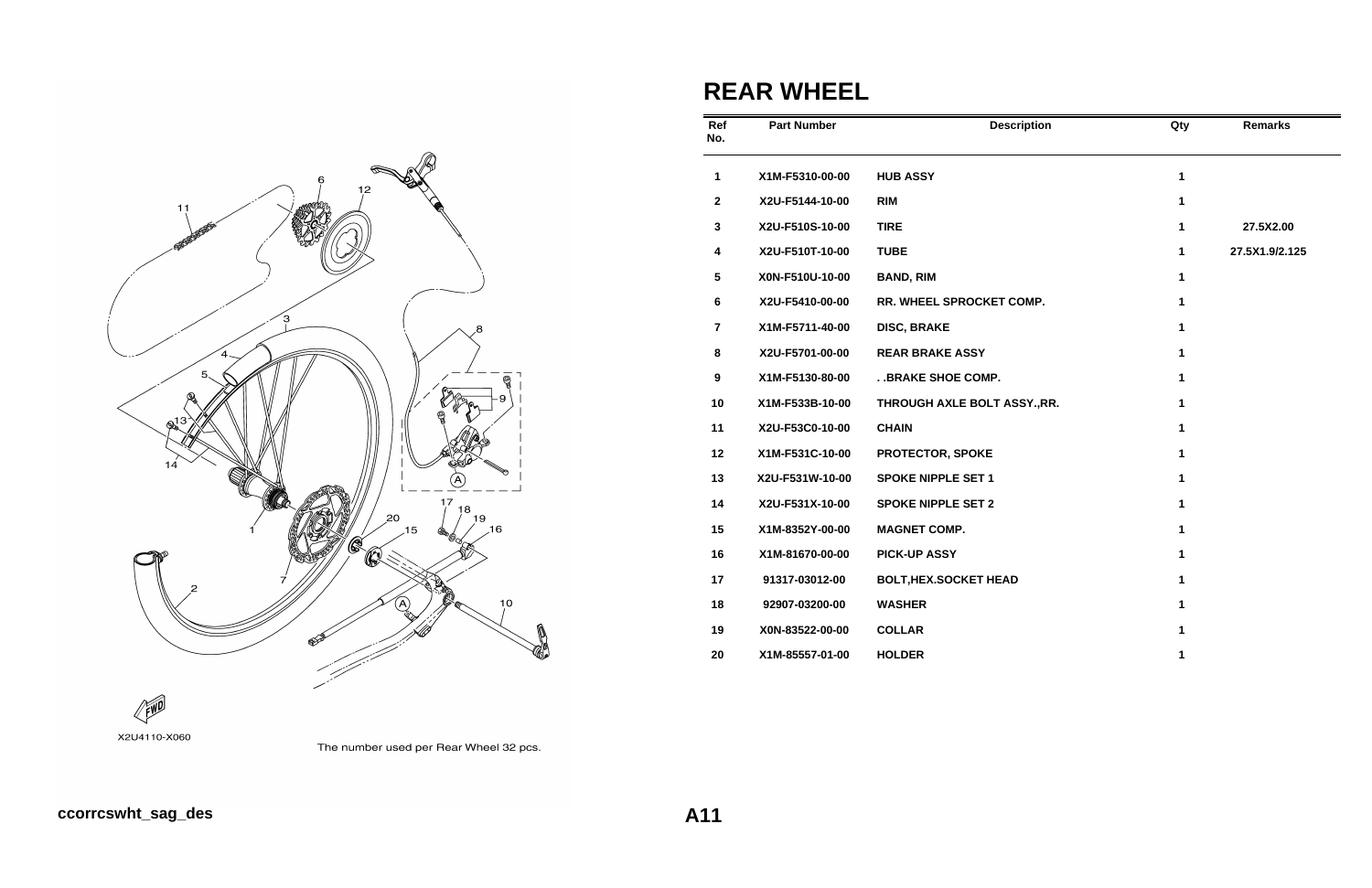

# **STEERING HANDLE & CABLE**

| Ref<br>No.      | <b>Part Number</b> | <b>Description</b>         | Qty         | <b>Remarks</b> |
|-----------------|--------------------|----------------------------|-------------|----------------|
| 1               | X0N-F6112-40-00    | <b>BAR, HANDLE</b>         | 1           |                |
| $\mathbf{2}$    | X2U-F6126-10-00    | <b>STEM, HANDLE</b>        | 1           |                |
| 3               | X0N-F6201-10-00    | <b>GRIP SET</b>            | 1           |                |
| 4               | X2U-F6411-00-00    | <b>SHIFT LEVER ASSY</b>    | 1           |                |
| $5\phantom{.0}$ | X1M-F632K-A0-00    | <b>WIRE, OUTER 1</b>       | 1           |                |
| 6               | X1M-F6358-00-00    | <b>CAP</b>                 | 1           |                |
| $\overline{7}$  | X0N-F6392-00-00    | <b>CLIP, CABLE 2</b>       | $\mathbf 2$ |                |
| 8               | X1M-F1999-00-00    | <b>CLAMP, WIRE HARNESS</b> | 3           |                |
| 9               | X0N-H3382-20-00    | <b>BELL</b>                |             |                |
| 10              | X1M-F3174-00-00    | <b>STAY, HEADLIGHT</b>     |             |                |
| 11              | X1M-F6332-00-00    | <b>BOLT</b>                |             |                |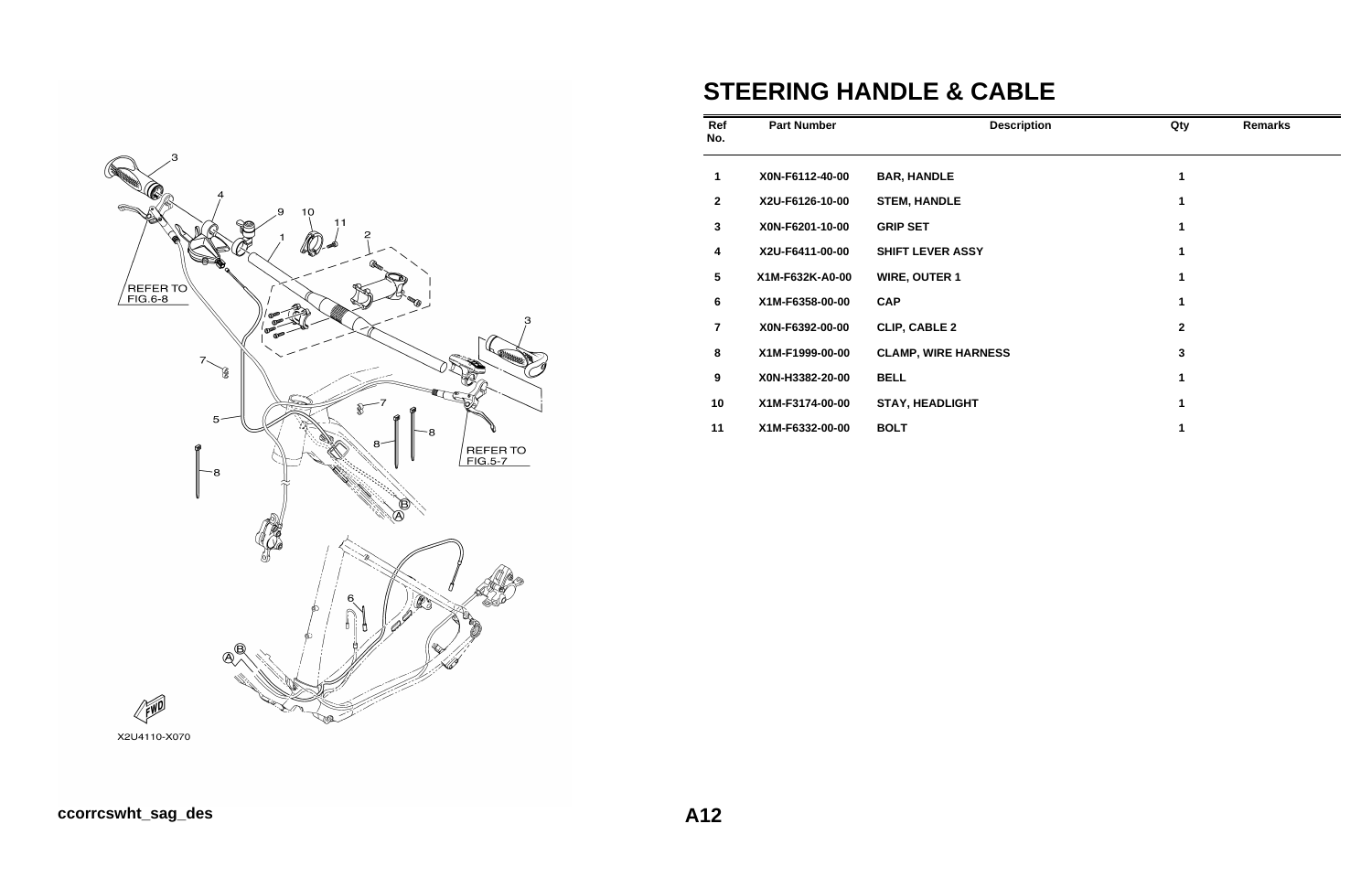# **ELECTRICAL 1**

| Ref<br>No.   | <b>Part Number</b> | <b>Description</b>          | Qty | <b>Remarks</b>    |
|--------------|--------------------|-----------------------------|-----|-------------------|
| 1            | X1V-81515-00-00    | <b>LEAD WIRE ASSY</b>       | 1   |                   |
| $\mathbf{2}$ | X0S-83500-01-00    | <b>METER ASSY</b>           | 1   | Dsip A, L550, '19 |
| 3            | X1V-82110-00-00    | <b>BATTERY ASSY</b>         | 1   |                   |
| 4            | X1V-8210C-00-00    | <b>BATTERY CHARGER ASSY</b> | 1   |                   |

![](_page_12_Figure_2.jpeg)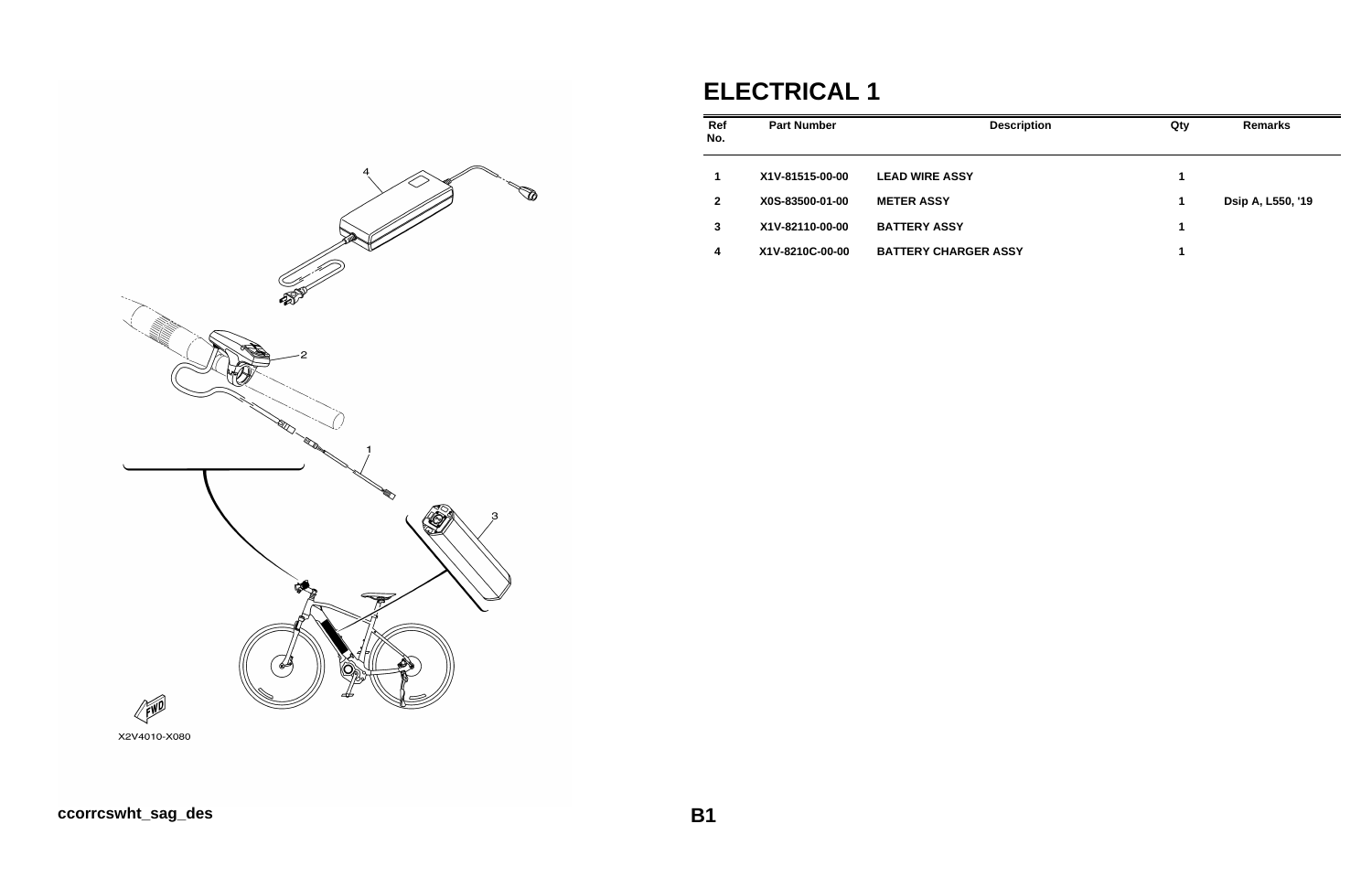![](_page_13_Figure_0.jpeg)

# **ELECTRICAL 2**

| Ref<br>No.      | <b>Part Number</b> | <b>Description</b>         | Qty          | <b>Remarks</b> |
|-----------------|--------------------|----------------------------|--------------|----------------|
| 1               | X73-86178-10-00    | <b>WIRE, LEAD 8</b>        | 1            |                |
| $\mathbf{2}$    | X0N-H5110-00-00    | <b>REFLECTOR ASSY</b>      | 1            |                |
| 3               | X0N-H3836-00-00    | <b>BAND</b>                | 1            |                |
| 4               | X0N-H4323-00-00    | <b>REFLECTOR</b>           | $\mathbf{2}$ |                |
| $5\phantom{.0}$ | X0N-H5130-00-00    | <b>REAR REFLECTOR ASSY</b> | 1            |                |
| 6               | X0N-H3836-10-00    | <b>BAND</b>                | 1            |                |
| $\overline{7}$  | X0U-F4681-00-00    | <b>NUT, CAP</b>            | 1            |                |
| 8               | X1M-H4100-00-00    | <b>HEADLIGHT ASSY</b>      | 1            |                |

X2V4010-X090